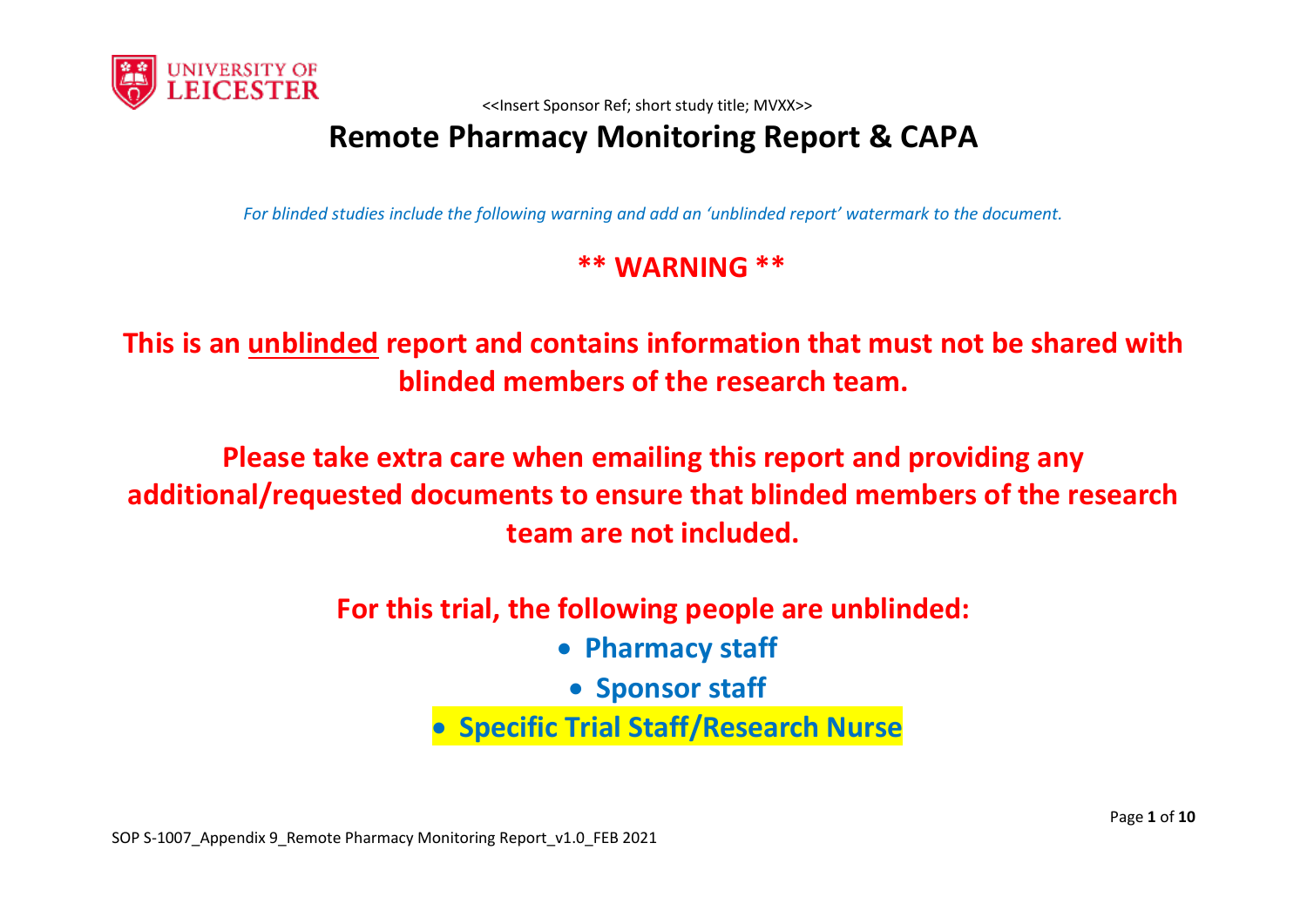

This report is to be used for Sponsor remote monitoring visits as per SOP S-1007 UoL, Sponsor Monitoring.

#### **Completion of the report:**

- Sponsor will complete *Part A* of the report prior to issuing to the study site.
- Pharmacy staff are to work through *Part B* of the report, confirming the presence of the listed documents in the site file and providing additional information/documents where required.
- The completed report and additional information/documents should be returned to Sponsor by the date stipulated in *Part A*.
- Any report sections marked **NA** do not require completing and can be left blank.
- If there are specific documents missing from the site file indicate in the report and Sponsor will forward copies.
- All sponsor SOPs and associated documents can be accessed via ou[r website.](https://le.ac.uk/research/regi/standard-operating-procedures)

#### **Review and response:**

- Sponsor will review the completed report and additional information/documents within 21 days of receipt. Findings will be detailed in the format of a 'Corrective Action Preventative Action' (CAPA) plan on *Part C* of the report.
- Findings from the monitoring visit will be categorised as 'Critical', 'Major' or 'Other' as per SOP S-1016 UoL, 'Procedure in the event of noncompliance in clinical research'.
- Sponsor will issue the CAPA on *Part C* of the report to the pharmacy contact.
- Pharmacy staff should address all findings, explaining what action(s) they will take in the first instance to correct the issue(s) and in the future to ensure that the issue(s) does not recur.
- Unless specified, site staff must return the completed CAPA to Sponsor within 28 days of issue. Sponsor will follow up the CAPA until completion/closure.

#### *Part A should be completed by RGO. Text in blue should be actioned and deleted prior to issuing the report to the study team.*

*This report is designed to be adaptable to each study, sections headings can be marked not applicable and content deleted if they are not required to be completed.*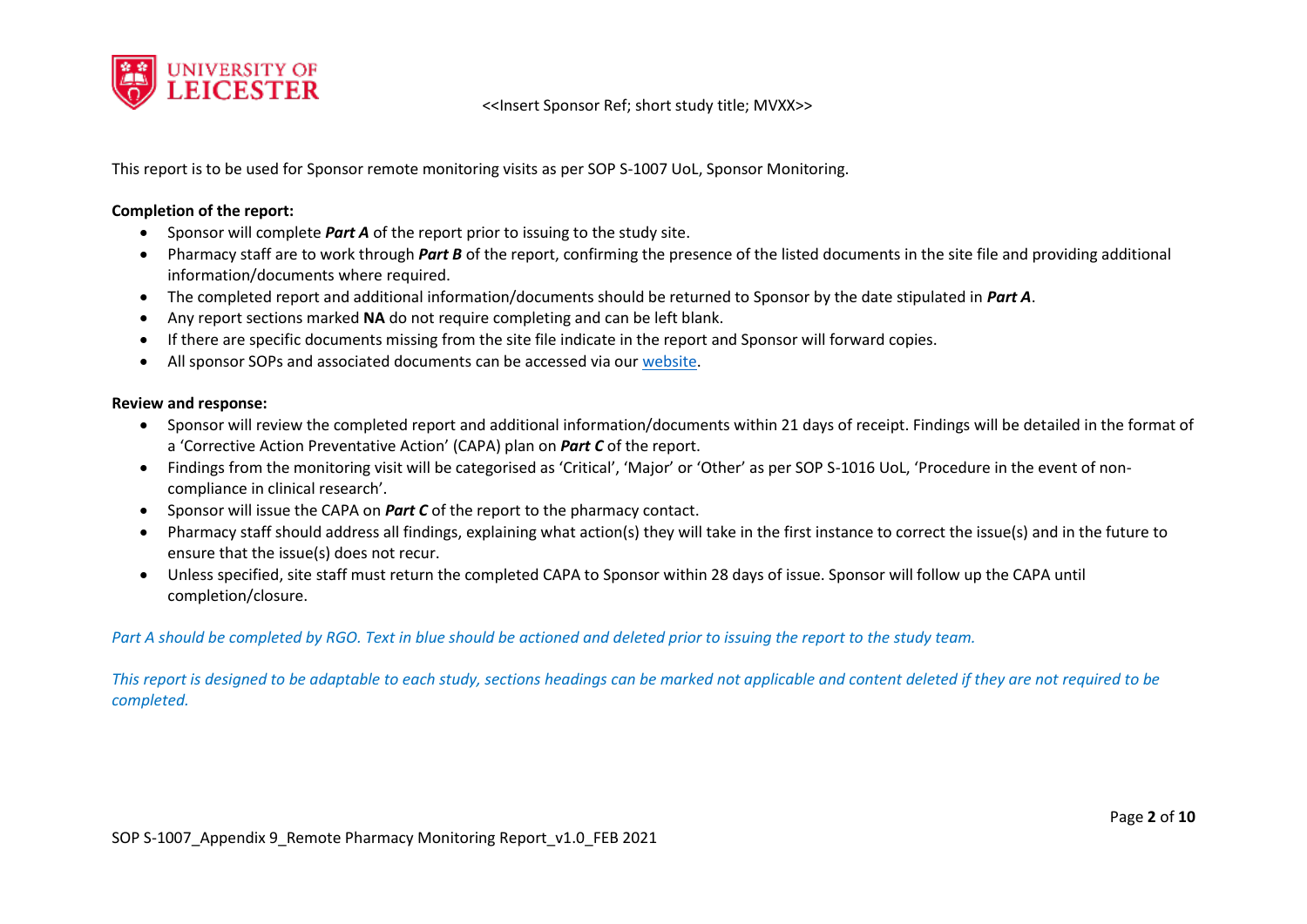

# **Part A:**

# **1.0 Visit information**

#### **1.1 Remote monitoring report details**

| Details required          | Study specific information |
|---------------------------|----------------------------|
| Sponsor reference:        |                            |
| Study title:              |                            |
| Site name:                |                            |
| Principal investigator:   |                            |
| Site contact(s):          |                            |
| Monitoring visit number & |                            |
| date:                     |                            |
| Monitoring visit type     | $\Box$ routine             |
|                           | $\Box$ triggered           |
| Date report issued:       |                            |
| Report issued by:         |                            |
| Date responses due:       |                            |

#### **1.2 Overview of pharmacy monitoring visit**

Add Sponsor comments including reason for visit, areas of concern or specific study details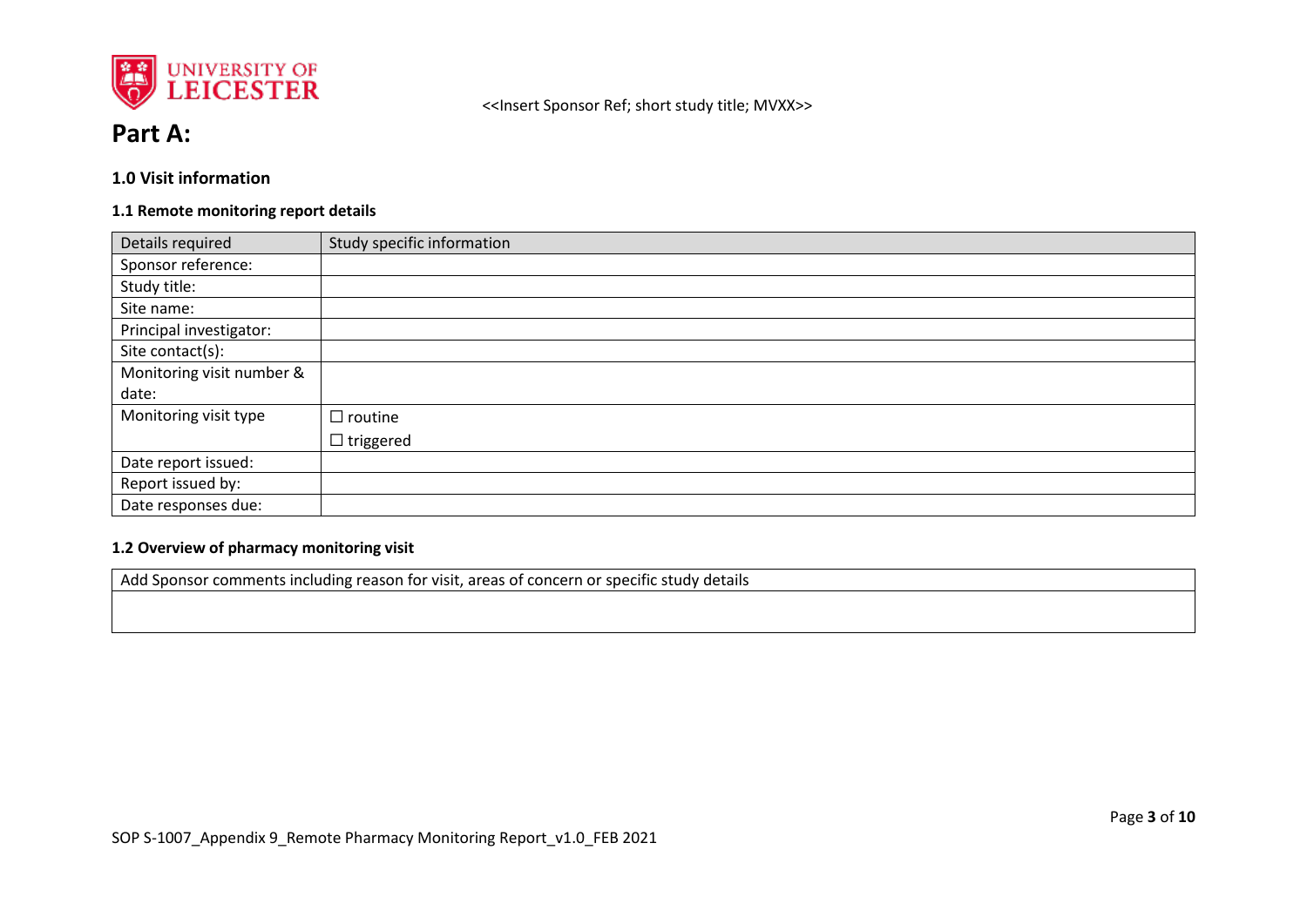

# **Part B:**

**1.0 Pharmacy** 

#### **1.1 Pharmacy documentation** ☐ **N/A**

Are the following pharmacy documents present in the pharmacy site file? If any of these documents have been superseded provide the updated version and date of the new documents.

#### *RGO to list details, dates and versions*

| Document                                   | Version and date | Yes    | <b>No</b> | N/A    | Site comments: | Sponsor comments: |
|--------------------------------------------|------------------|--------|-----------|--------|----------------|-------------------|
| Pharmacy signature log                     | vx.x; date       | $\Box$ | $\Box$    | $\Box$ |                |                   |
| Current approved protocol                  | vx.x; date       | $\Box$ | $\Box$    | $\Box$ |                |                   |
| <b>Current approved IB/SMPC</b>            | vx.x; date       | $\Box$ | $\Box$    | $\Box$ |                |                   |
| <b>Clinical trial synopsis</b>             | vx.x; date       | $\Box$ | $\Box$    | $\Box$ |                |                   |
| <b>Dispensing procedure</b>                | vx.x; date       | $\Box$ | $\Box$    | $\Box$ |                |                   |
| <b>Randomisation procedure</b>             | vx.x; date       | $\Box$ | $\Box$    | $\Box$ |                |                   |
| <b>Orders and receipts</b>                 | vx.x; date       | $\Box$ | $\Box$    | $\Box$ |                |                   |
| <b>Returns and destruction</b>             | vx.x; date       | $\Box$ | $\Box$    | $\Box$ |                |                   |
| <b>Unblinding procedure</b>                | vx.x; date       | $\Box$ | $\Box$    | $\Box$ |                |                   |
| Approved imp/placebo labels                | vx.x; date       | $\Box$ | $\Box$    | $\Box$ |                |                   |
| Pharmacy approved<br>prescription template | vx.x; date       | $\Box$ | $\Box$    | $\Box$ |                |                   |
| Temperature/Storage                        |                  |        |           |        |                |                   |
| <b>Monitoring</b>                          |                  |        |           |        |                |                   |
| Other, please specify                      |                  |        |           |        |                |                   |
| Are all previous versions of the           |                  |        |           |        |                |                   |
| above listed documents present             |                  | $\Box$ | □         | $\Box$ |                |                   |
| in the pharmacy file and marked            |                  |        |           |        |                |                   |
| as superseded?                             |                  |        |           |        |                |                   |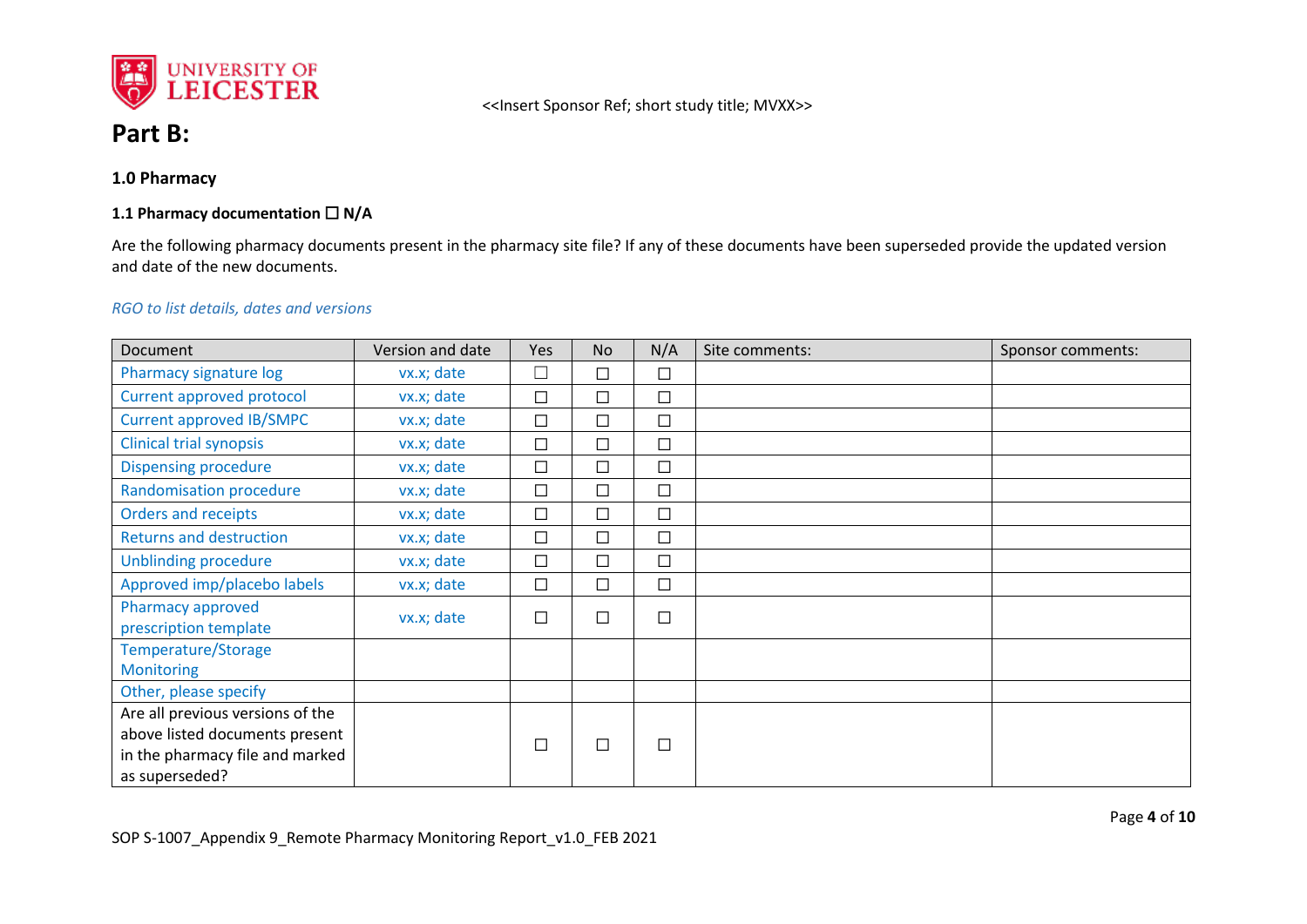

# **1.2 Drug accountability** ☐ **N/A**

| Question                                                                                                   | <b>Yes</b> | <b>No</b> | N/A    | Site comments:                                                                                                                 | Sponsor comments: |
|------------------------------------------------------------------------------------------------------------|------------|-----------|--------|--------------------------------------------------------------------------------------------------------------------------------|-------------------|
| Are the study drug accountability logs complete and<br>up to date?                                         | $\Box$     | □         | $\Box$ |                                                                                                                                |                   |
| Confirm current stock balance including batch number<br>and expiry date                                    |            |           |        | <b>IMP</b> balance:<br><b>IMP batch number:</b><br>IMP expiry:<br>Placebo balance:<br>Placebo batch number:<br>Placebo expiry: |                   |
| Does the stock on the shelf balance with the<br>accountability log?                                        | П          | П         | $\Box$ |                                                                                                                                |                   |
| Does the stock on the shelf have an adequate expiry<br>date to ensure stock will not expire whilst in use? | $\Box$     | П         | $\Box$ |                                                                                                                                |                   |
| Is there a signed prescription on file for each<br>participant dispensing visit?                           | $\Box$     | П         | $\Box$ |                                                                                                                                |                   |
| Have there been any identified drug accountability<br>issues?                                              | $\Box$     | П         | $\Box$ |                                                                                                                                |                   |
| Is there sufficient stock for the remainder of the<br>study?                                               | $\Box$     | □         | $\Box$ |                                                                                                                                |                   |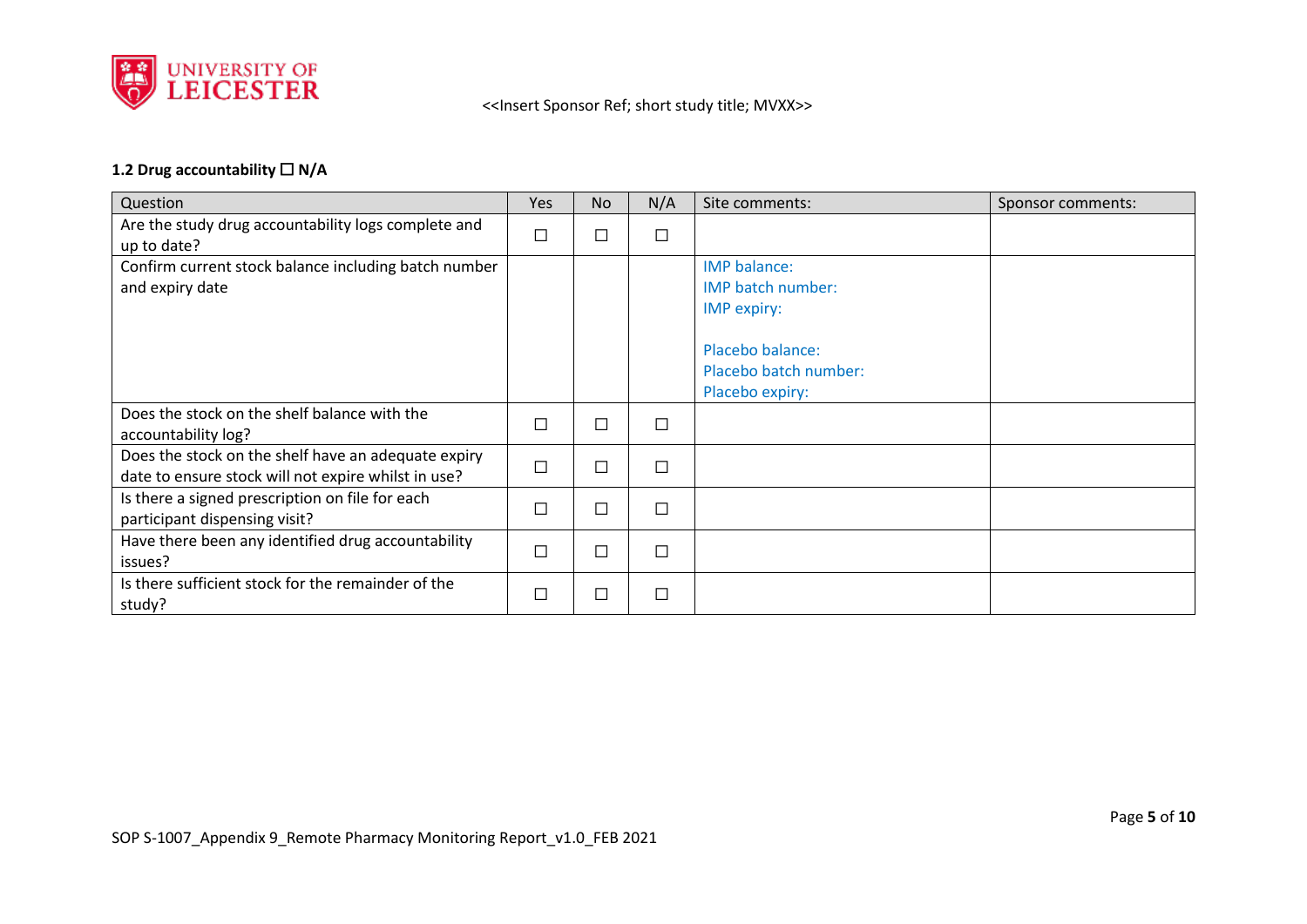

## **1.3 Temperature monitoring** ☐ **N/A**

The IMP/placebo is to be stored at: *RGO to add temperature range*

| Question                                                                                                     | <b>Yes</b> | <b>No</b> | N/A | Site comments:                 | Sponsor comments: |
|--------------------------------------------------------------------------------------------------------------|------------|-----------|-----|--------------------------------|-------------------|
| Are records of temperature monitoring for the<br>duration of the study present in the pharmacy site<br>file? |            |           | □   |                                |                   |
| Have there been any recorded temperature<br>deviations?                                                      |            |           |     | If yes; provide further detail |                   |
| Has any IMP/placebo been quarantined?                                                                        |            |           |     | If yes; provide further detail |                   |
| Are there complete records of fridge maintenance and<br>calibration in the pharmacy site file?               |            |           |     |                                |                   |

#### **1.4 Orders and receipts** ☐ **N/A**

| Question                                                | <b>Yes</b> | <b>No</b> | N/A                      | Site comments:                 | Sponsor comments: |
|---------------------------------------------------------|------------|-----------|--------------------------|--------------------------------|-------------------|
| Are there records of IMP/placebo orders and receipts    |            |           |                          |                                |                   |
| in the pharmacy file?                                   |            |           |                          |                                |                   |
| If temperature monitored; are there records of          |            |           |                          |                                |                   |
| temperature monitoring during transit?                  |            |           |                          |                                |                   |
| Have any temperature excursions been identified         |            |           |                          | If yes; provide further detail |                   |
| during transit?                                         |            |           |                          |                                |                   |
| Are there copies of QP release certificates on file for |            |           |                          |                                |                   |
| each batch of IMP/placebo received and dispensed        |            |           | $\overline{\phantom{0}}$ |                                |                   |
| during the study?                                       |            |           |                          |                                |                   |

### **2.0 Remote drug reconciliation** ☐ **N/A**

Complete the following table for all returned and quarantined IMP/placebo held in pharmacy.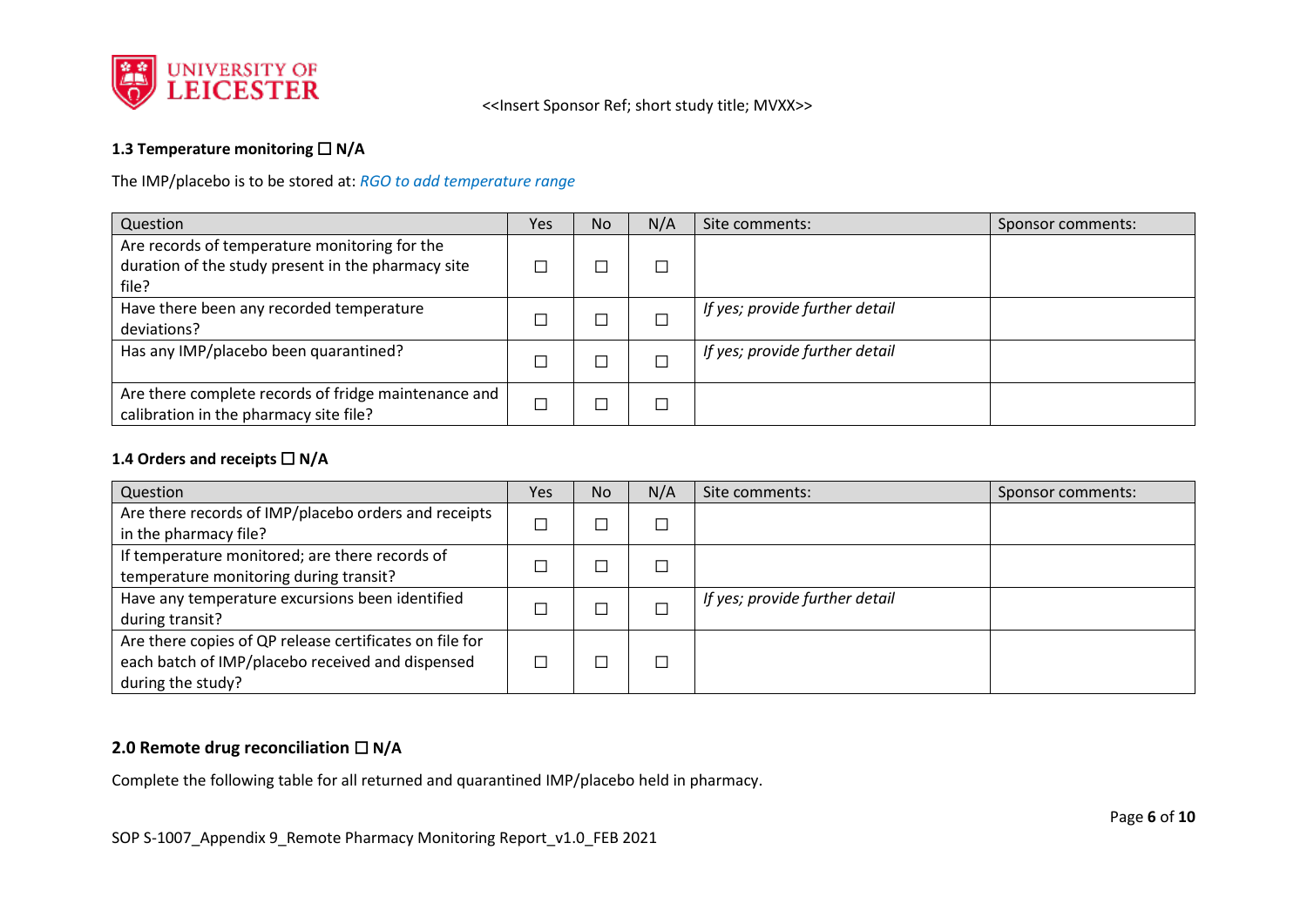

Returns should be listed per participant per visit, ensuring all quarantined stock is marked as such.

**Anonymised** IMP/placebo accountability logs should be forwarded with this report. **Documents submitted must not contain participant identifiable information.** 

*RGO to add any study specific details* 

| Participant<br>ID number | <b>Visit</b><br>number<br>and date | <b>Batch</b><br>number<br>and<br>expiry<br>date | Quantity<br>returned Mark<br>$(q)$ if<br>quarantined<br>stock | Specify:<br>tablet /<br>bottle /<br>pen/<br>other | Are the returns<br>accurately<br>recorded on<br>accountability<br>log | Sponsor<br>Comments: | Pharmacy response: | Authorised for<br>destruction<br>(Y/N)<br>(Sponsor to<br>complete) |
|--------------------------|------------------------------------|-------------------------------------------------|---------------------------------------------------------------|---------------------------------------------------|-----------------------------------------------------------------------|----------------------|--------------------|--------------------------------------------------------------------|
|                          |                                    |                                                 |                                                               |                                                   | $\Box$ Yes $\Box$ No                                                  |                      |                    | $\square$ Yes <date></date>                                        |
|                          |                                    |                                                 |                                                               |                                                   | $\Box$ Yes $\Box$ No                                                  |                      |                    | $\square$ Yes <date></date>                                        |
|                          |                                    |                                                 |                                                               |                                                   | $\Box$ Yes $\Box$ No                                                  |                      |                    | $\square$ Yes <date></date>                                        |
|                          |                                    |                                                 |                                                               |                                                   | $\Box$ Yes $\Box$ No                                                  |                      |                    | $\square$ Yes <date></date>                                        |
|                          |                                    |                                                 |                                                               |                                                   | $\Box$ Yes $\Box$ No                                                  |                      |                    | $\square$ Yes <date></date>                                        |
|                          |                                    |                                                 |                                                               |                                                   | $\Box$ Yes $\Box$ No                                                  |                      |                    | $\square$ Yes <date></date>                                        |
|                          |                                    |                                                 |                                                               |                                                   | $\Box$ Yes $\Box$ No                                                  |                      |                    | $\square$ Yes <date></date>                                        |
|                          |                                    |                                                 |                                                               |                                                   | $\Box$ Yes $\Box$ No                                                  |                      |                    | $\square$ Yes <date></date>                                        |
|                          |                                    |                                                 |                                                               |                                                   | $\Box$ Yes $\Box$ No                                                  |                      |                    | $\square$ Yes <date></date>                                        |
|                          |                                    |                                                 |                                                               |                                                   | $\Box$ Yes $\Box$ No                                                  |                      |                    | $\square$ Yes <date></date>                                        |
|                          |                                    |                                                 |                                                               |                                                   | $\Box$ Yes $\Box$ No                                                  |                      |                    | $\square$ Yes <date></date>                                        |
|                          |                                    |                                                 |                                                               |                                                   | $\Box$ Yes $\Box$ No                                                  |                      |                    | $\square$ Yes <date></date>                                        |
|                          |                                    |                                                 |                                                               |                                                   | $\Box$ Yes $\Box$ No                                                  |                      |                    | $\square$ Yes <date></date>                                        |
|                          |                                    |                                                 |                                                               |                                                   | $\Box$ Yes $\Box$ No                                                  |                      |                    | $\square$ Yes <date></date>                                        |
|                          |                                    |                                                 |                                                               |                                                   | $\Box$ Yes $\Box$ No                                                  |                      |                    | $\square$ Yes <date></date>                                        |
|                          |                                    |                                                 |                                                               |                                                   | $\Box$ Yes $\Box$ No                                                  |                      |                    | $\square$ Yes <date></date>                                        |
|                          |                                    |                                                 |                                                               |                                                   | $\square$ Yes $\square$ No                                            |                      |                    | $\square$ Yes <date></date>                                        |
|                          |                                    |                                                 |                                                               |                                                   | $\Box$ Yes $\Box$ No                                                  |                      |                    | $\square$ Yes <date></date>                                        |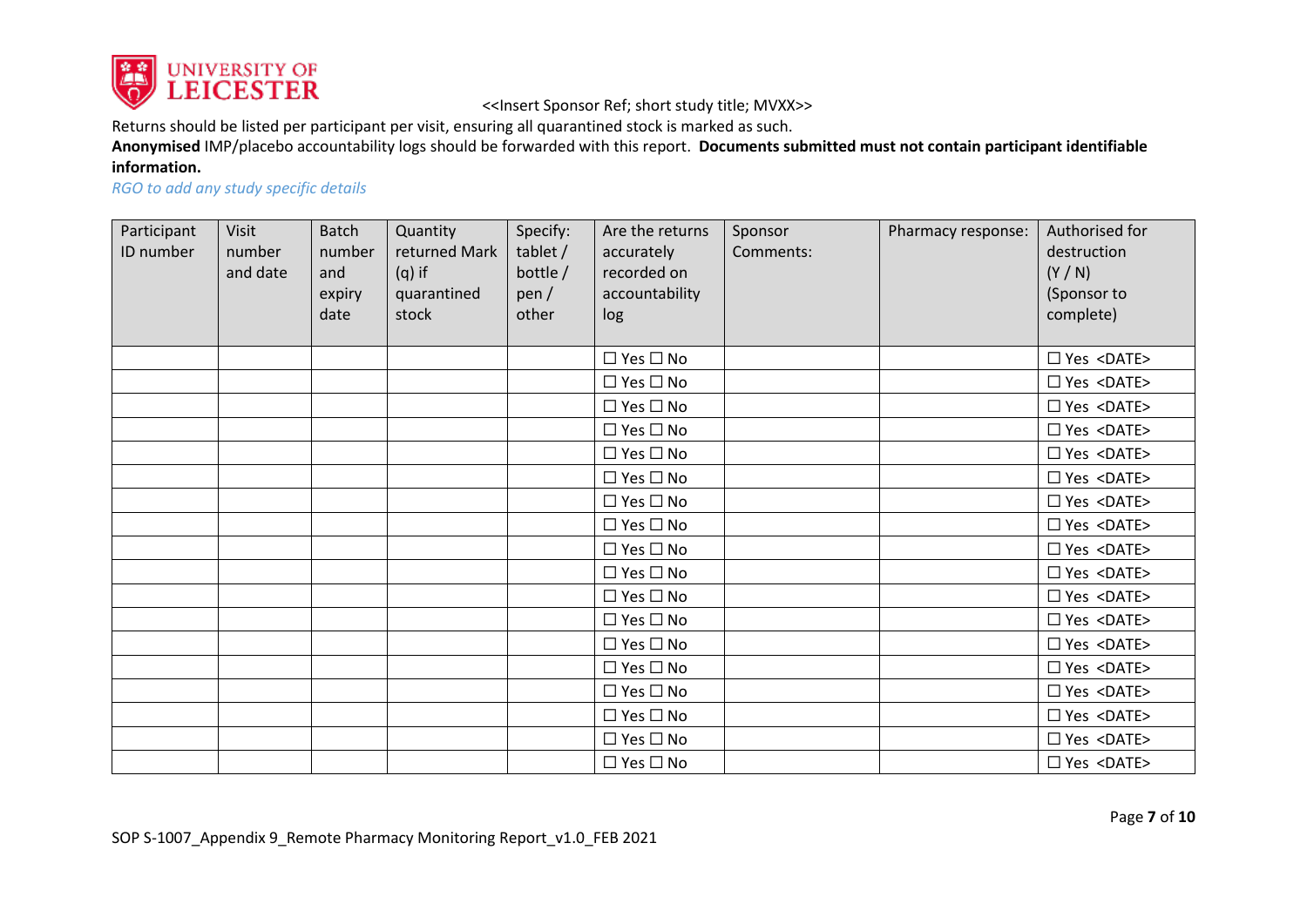

## **3.0 Additional information** ☐ **N/A**

| Questions                                     | Answer        | Site comments | Sponsor comments |
|-----------------------------------------------|---------------|---------------|------------------|
| Is there any additional information you would | $\square$ yes |               |                  |
| like to provide?                              | $\square$ no  |               |                  |
| Do you require any support from sponsor on    | $\Box$ yes    |               |                  |
| any study related issues?                     | $\square$ no  |               |                  |
| Please ensure you send the following          |               |               |                  |
| documents with this report: RGO to            |               |               |                  |
| add/delete as appropriate                     |               |               |                  |
| Anonymised IMP/Placebo accountability         |               |               |                  |
| logs                                          |               |               |                  |

## **\*\*Please ensure you do not send any participant identifiable information with this report\*\***

#### **4.0 Signatures**

Remote pharmacy monitoring report responses completed by:

| Details              | Completed by |
|----------------------|--------------|
| Pharmacy staff name: |              |
| Pharmacy staff role: |              |
| Date:                |              |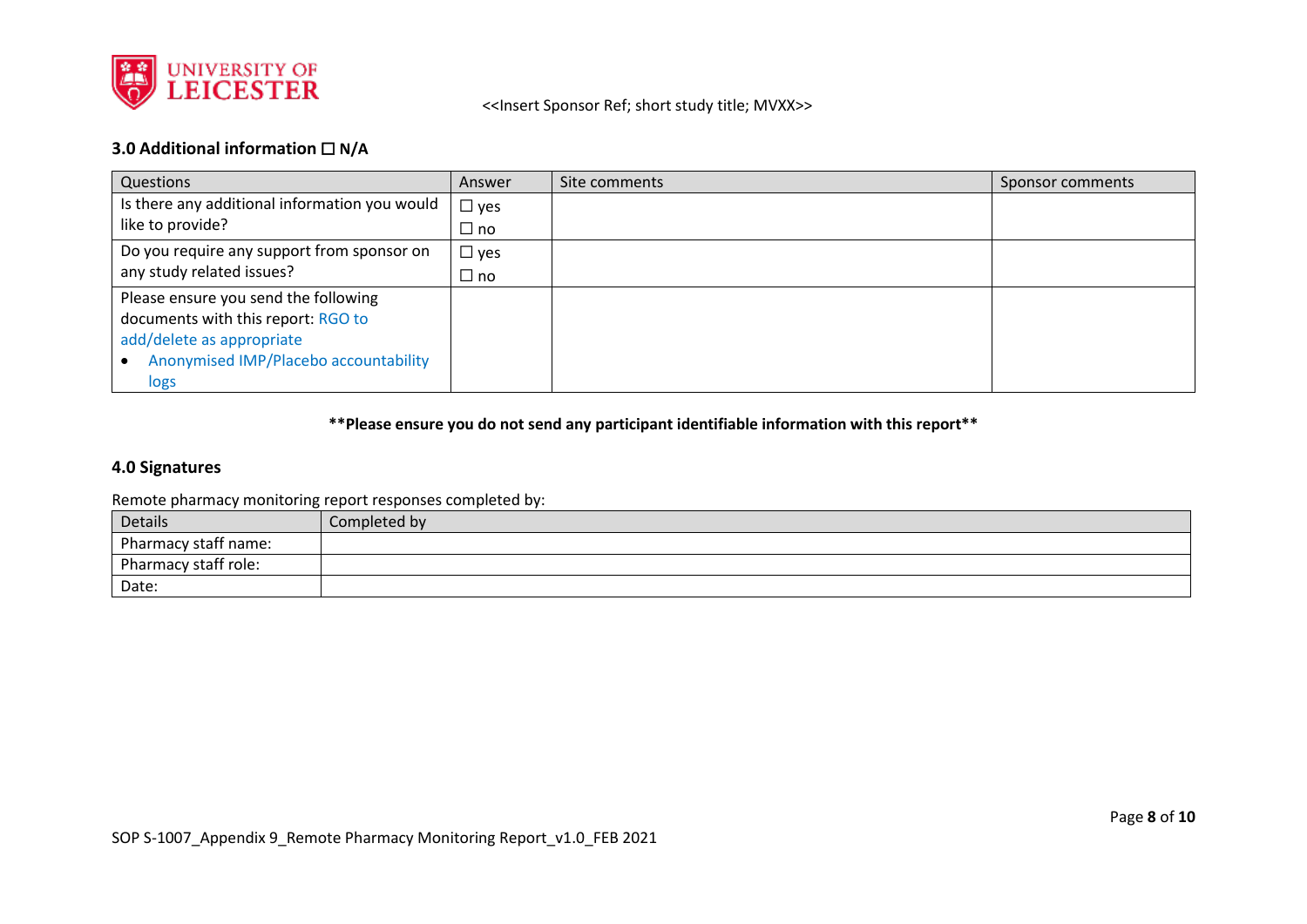

# **Part C:**

#### **1.0** Remote pharmacy monitoring response document □ N/A

Date response document issued: Date response required:

| <b>No</b> | Category | Finding | Immediate/Corrective Action | <b>Preventative Action</b> | Completed by<br>Initials & Date |
|-----------|----------|---------|-----------------------------|----------------------------|---------------------------------|
|           |          |         |                             |                            |                                 |
|           |          |         |                             |                            |                                 |
|           |          |         |                             |                            |                                 |
| 4         |          |         |                             |                            |                                 |
|           |          |         |                             |                            |                                 |

#### **2.0 Signatures**

Remote pharmacy monitoring CAPA completed by:

| Details                   | Completed by |
|---------------------------|--------------|
| Pharmacy staff name:      |              |
| Pharmacy staff role:      |              |
| Pharmacy staff signature: |              |
| Date:                     |              |

#### Remote pharmacy monitoring report and CAPA reviewed and approved by PI:

| Details       | Approved by |
|---------------|-------------|
| PI name:      |             |
| PI signature: |             |
| Date:         |             |

Remote pharmacy monitoring report and CAPA closed by sponsor: